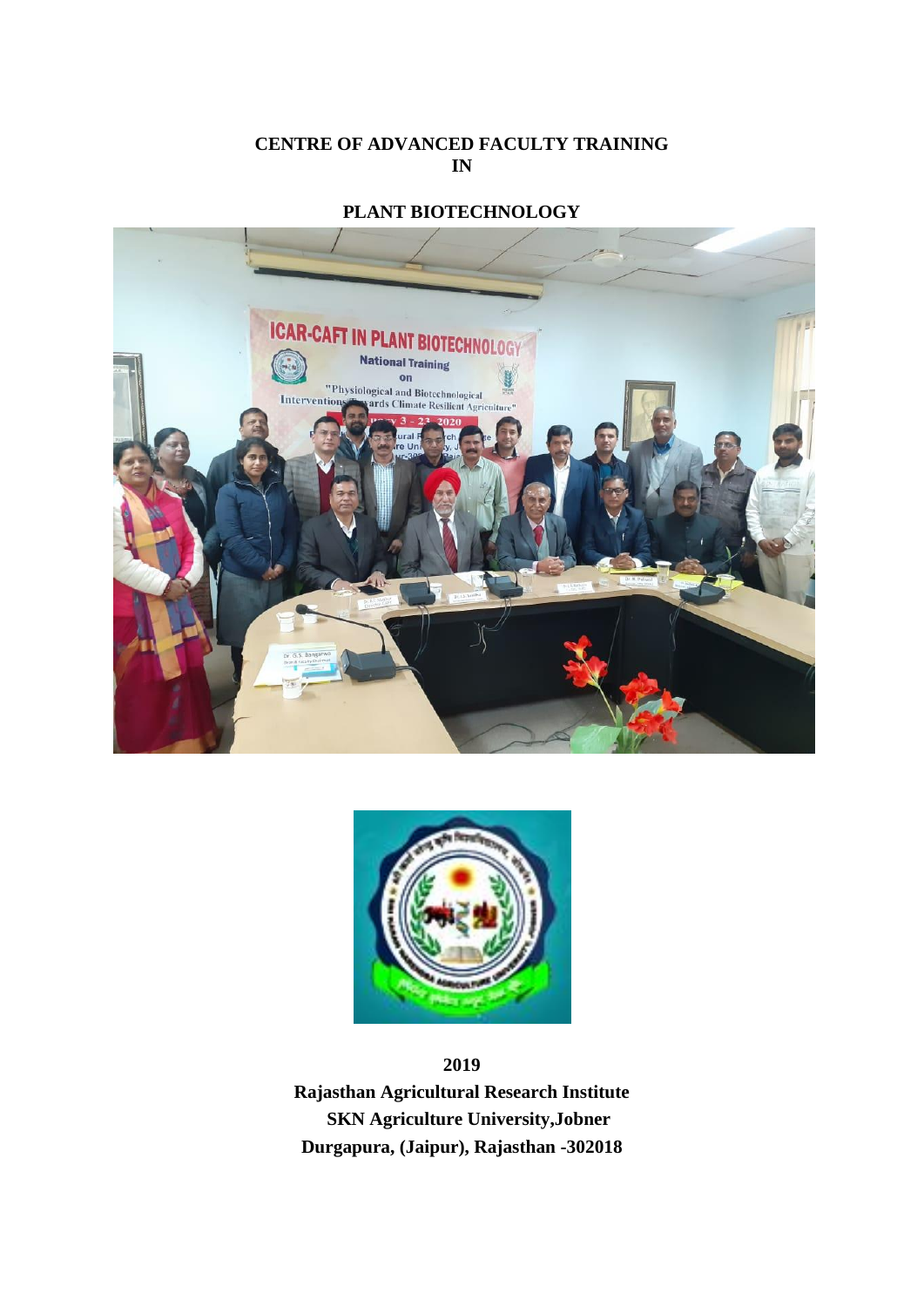#### **Progress and Impact during 2017-20**

**1. Name of the CAFT:** Centre of Advanced Faculty Training Plant Biotechnology Rajasthan Agricultural Research Institute (SKNAU, Jobner), Durgapura, Jaipur-302018

#### **2. Brief Introduction about the CAFT (about 100 words)**

**Introduction** 

The CAFT in Plant Biotechnology was started in 2017 at Rajasthan Agricultural Research Institute (SKNAU, Jobner), Durgapura, Jaipur-302018. Rajasthan Agricultural Research Institute (RARI) is a constituent of Sri Karan Narendra Agriculture University, Jobner, Jaipur. Since its inception in 1943 it has come a long way, overcoming an era of national food deficits to that of self-sufficiency with a surplus food-grains reserve. The aims of research for agriculture are to enhance crop yields, improve food quality, and preserve the environment where human beings and other organisms live. The best way for conservation of plant biodiversity and its environment, would be to achieve high crop productivity per unit area.

**3. Objective of CAFT:** To conduct trainings of teachers in the field of Plant Biotechnology and develop facilities for better Research for PG students.

| <b>Name</b>       | <b>Designation</b>                     | <b>Expertise Areas</b> |
|-------------------|----------------------------------------|------------------------|
| Dr. A. C. Mathur  | Head of Department, Plant<br>Pathology | <b>Plant Pathology</b> |
| Dr. K. C. Gupta   | Professor<br>Assoc.<br>(Agronomy)      | Agronomy               |
| Dr. Rani Saxena   | Asstt. Professor (Agromet.)            | Climate studies        |
| Dr. S. P. Bisnoi  | Professor<br>Asstt.<br>(Nematology)    | Nematology             |
| Dr. Yogesh Sharma | Asstt. Professor (Horti)               | Horticulture           |

#### **4. Faculty: Name & Designation (as on 20.1.2020)**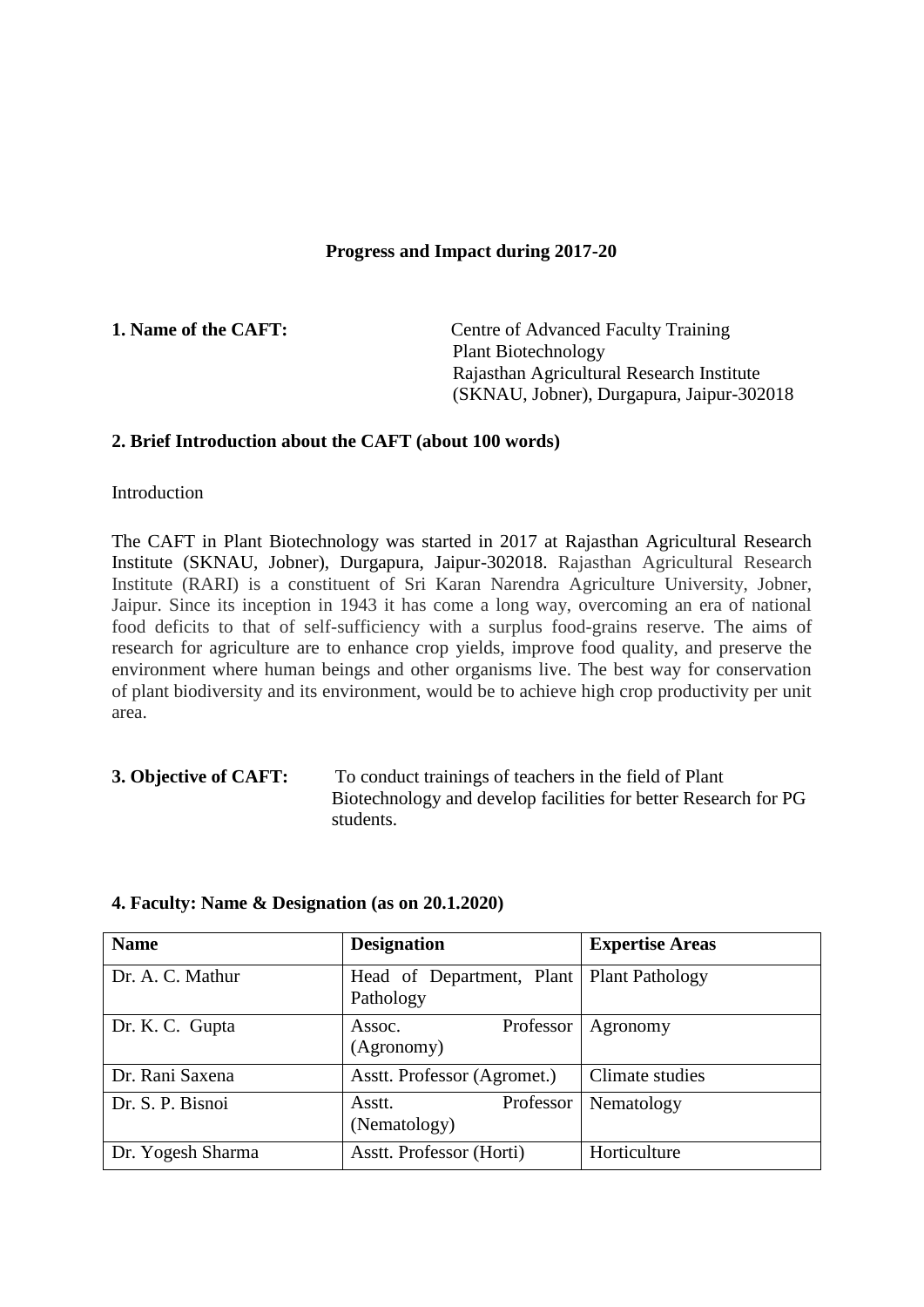## **5. Human Resource Development:**

| S. No. | Name of the programme                                                                                             | Period  | No. of participants |          |       |
|--------|-------------------------------------------------------------------------------------------------------------------|---------|---------------------|----------|-------|
|        |                                                                                                                   |         | Internal            | External | Total |
| 1.     | Application of Molecular<br>Markers for Assessment of<br>Genetic Purity and<br>Crop<br>Diversity                  | 2017-18 | $\overline{4}$      | 17       | 21    |
| 2.     | Biotechnological interventions<br>to Enhance crop productivity<br>under stress conditions                         | 2018-19 | 3                   | 19       | 22    |
| 3.     | agricultural<br>Advances in<br>techniques to enhance crop<br>production: Towards climate<br>resilient agriculture | 2018-19 | 3                   | 12       | 15    |
| 4.     | Physiological<br>and<br>biotechnological interventions<br>towards climate<br>resilient<br>agriculture             | 2019-20 | $\overline{2}$      | 15       | 17    |

Particulars of CAFT training program for HRD conducted during 2017-2019 period.

## **6. Infrastructure development (equipments etc.):**

## **Equipments:**

- 1. Gel documentation system
- 2. PCR
- 3. RT PCR
- 4. Nano drop
- 5. Electrophoresis
- 6. Shaker
- 7. P <sup>H</sup> meter
- 8. Weighing Balance
- 9. Dry Bath
- 10. Magnetic Stirrer
- 11. Micro Centrifuge
- 12. Vortex mixture
- 13. Micro wave oven
- 14. Centrifuge

## **7. Renovation of Lecture Room/Laboratories: Pending**

## **8. Library upgraded: Under progress**